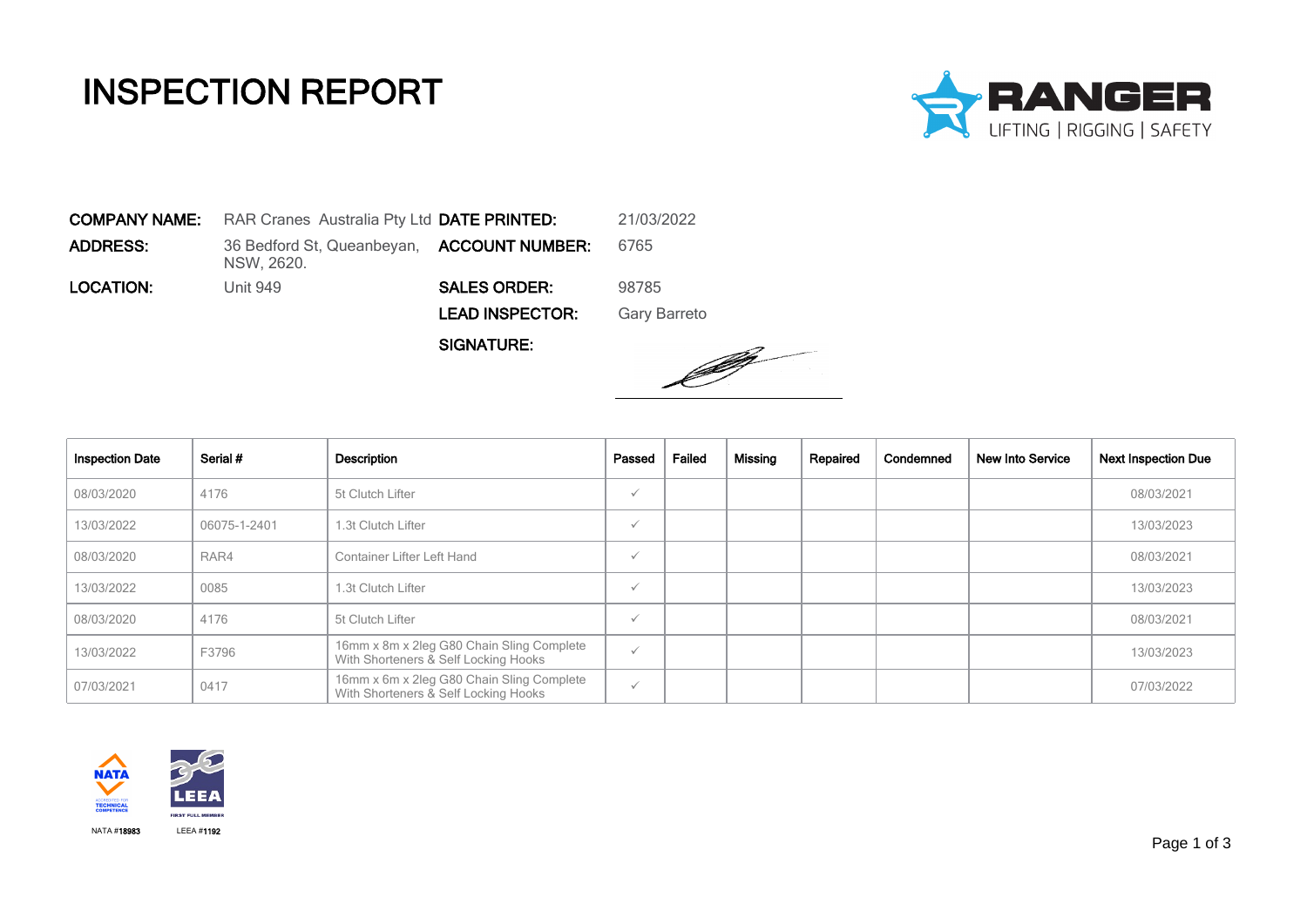## INSPECTION REPORT



| <b>Inspection Date</b> | Serial #         | <b>Description</b>                                                                  | Passed       | Failed   | Missina | Repaired | Condemned | <b>New Into Service</b> | <b>Next Inspection Due</b> |
|------------------------|------------------|-------------------------------------------------------------------------------------|--------------|----------|---------|----------|-----------|-------------------------|----------------------------|
| 13/03/2022             | A305             | 10mm x 6m x 2leg G120 Chain Sling Complete<br>With Shorteners & Self Locking Hooks  | $\checkmark$ |          |         |          |           |                         | 13/03/2023                 |
| 13/03/2022             | A306             | 10mm x 6m x 2leg G120 Chain Sling Complete<br>With Shorteners & Self Locking Hooks  | $\checkmark$ |          |         |          |           |                         | 13/03/2023                 |
| 13/03/2022             | <b>B3</b>        | <b>Container Lifter Left Hand</b>                                                   | $\checkmark$ |          |         |          |           |                         | 13/03/2023                 |
| 13/03/2022             | <b>B4</b>        | <b>Container Lifter Left Hand</b>                                                   | $\checkmark$ |          |         |          |           |                         | 13/03/2023                 |
| 13/03/2022             | <b>B1</b>        | Container Lifter Right Hand                                                         | $\checkmark$ |          |         |          |           |                         | 13/03/2023                 |
| 13/03/2022             | <b>B2</b>        | Container Lifter Right Hand                                                         | $\checkmark$ |          |         |          |           |                         | 13/03/2023                 |
| 13/03/2022             | 6G482            | 2.5t Clutch Lifter                                                                  | $\checkmark$ |          |         |          |           |                         | 13/03/2023                 |
| 13/03/2022             | 5D27             | 2.5t Clutch Lifter                                                                  | $\checkmark$ |          |         |          |           |                         | 13/03/2023                 |
| 13/03/2022             | 1286             | 2.5t Clutch Lifter                                                                  | $\checkmark$ |          |         |          |           |                         | 13/03/2023                 |
| 13/03/2022             | <b>PH348</b>     | 2.5t Clutch Lifter                                                                  | $\checkmark$ |          |         |          |           |                         | 13/03/2023                 |
| 13/03/2022             | 014              | 1.3t Clutch Lifter                                                                  |              | $\times$ |         |          | $\times$  |                         | 13/03/2022                 |
| 07/03/2021             | 187              | 1.3t Clutch Lifter                                                                  | $\checkmark$ |          |         |          |           |                         | 07/03/2022                 |
| 14/03/2022             | 159282-5         | 3m Spreader Beam 2 Lift Points                                                      | $\checkmark$ |          |         |          |           |                         | 14/03/2023                 |
| 13/03/2022             | D417             | 16mm x 6.5m x 2leg G80 Chain Sling Complete<br>With Shorteners & Self Locking Hooks | $\checkmark$ |          |         |          |           |                         | 13/03/2023                 |
| 13/03/2022             | C <sub>168</sub> | 16mm Multi Headring G100                                                            | $\checkmark$ |          |         |          |           |                         | 13/03/2023                 |